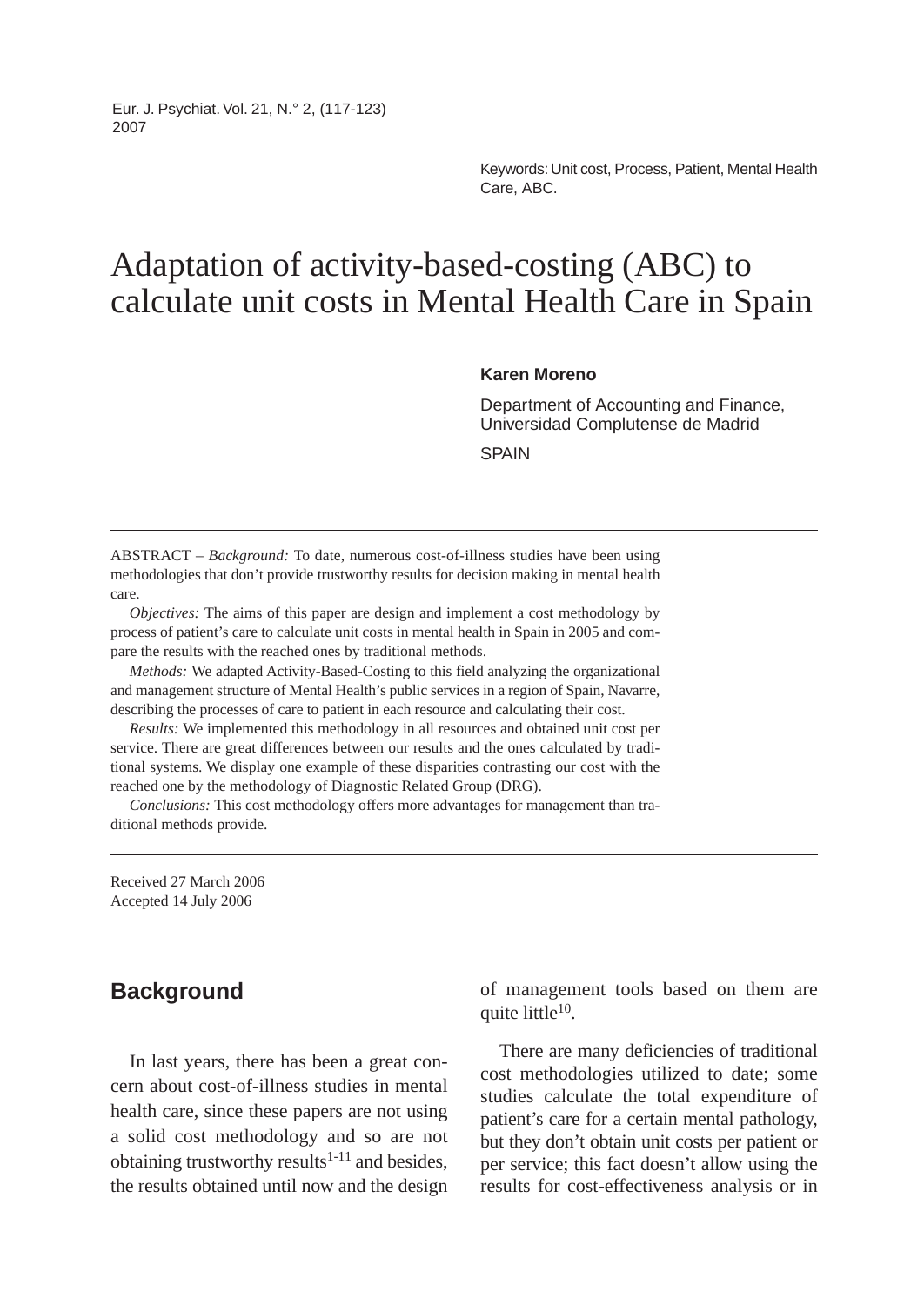economic evaluations or in decision making about financing for example<sup>12-16</sup>. However, there are papers that calculate unit costs per patient or service but, most of them, are using tariffs or prices previously established; these figures are taken as valid but with their use, average costs are obtained that do not reveal the totality of emaciated resources by type of patient $12,17-23$ . In other cases, if unit costs are calculated, the budgetary expenditure has been taken as the total consumption of resources in each service, and unit costs are the result of dividing that amount between the number of patients who have used the service; this average cost is not correct since the consumption of resources will be different according to patient's pathology; let's think about one Mental Health Centre, a schizophrenic patient will receive treatment mainly with psychiatrist and nurse, but a depressive person will spend more time with psychologist, so the cost of both people will be completely different. Moreover, there are many concepts, like amortizations of an investment, that are not included in the budgetary expenditure and so that cost calculated according to it, is not complete.

Due to the previously stated, it's necessary to design a solid methodology; it must be easy to implant, it should make possible the comparison at international level and provide reliable results for being used in any kind of economic evaluation (cost-effectiveness analysis, efficacy analysis, decision making about financing…); this is exactly our main aim of our paper, to get this methodology and compare our results with the reached ones by traditional methods.

# **Methods**

We are going to analyze all schizophrenic patients (1,300 people) living in Navarre, region in the North of Spain with 600,000 habitants, because of relevance of this pathology2,4,5,7,13. We will evaluate all Mental Health's public services that specifically are: 9 Mental Health Centres, 2 Psychiatric Wards in Hospital, 2 Day-Hospitals, a Rehabilitation Clinic with two types of services provided (part-time hospitalization and day-centre) and a Long and Medium Term Residential Care.

Some instruments will be utilized in the development of this research: one of them is the European Service Mapping Schedule (ESMS), system of standardization of resources presented in 2000 and later adapted in some zones of Spain and specifically in Navarre24-26. Furthermore, we will compare our methodology with the traditional cost system used in each service: for example, we will use DRG system, tariffs fixed by Navarre's Government for some services or simply unit costs calculated by the staff of the resources.

We proceeded of this way: first of all, we analyzed the organizational and management structure of Mental Health's public services. With the consecution of this stage we had a clear vision of available services for patients and we knew how these services were related; this phase was carried out with a focal point with Director of Mental Health's area in Navarre, the person who better knows the framework of mental health in the region, who gave details of all Mental Health's public services during three meetings of 45 minutes approximately. Having all these data, we resorted of ESMS codes and we checked that all services were codified with the right code.

After, having an exhaustive knowledge about services, we followed having focal points, but in this case with personnel of each kind of service; maintaining 2 interviews of 30 minutes approximately with them, we managed to design the processes that identify care and management of each resource. These processes are identified with the group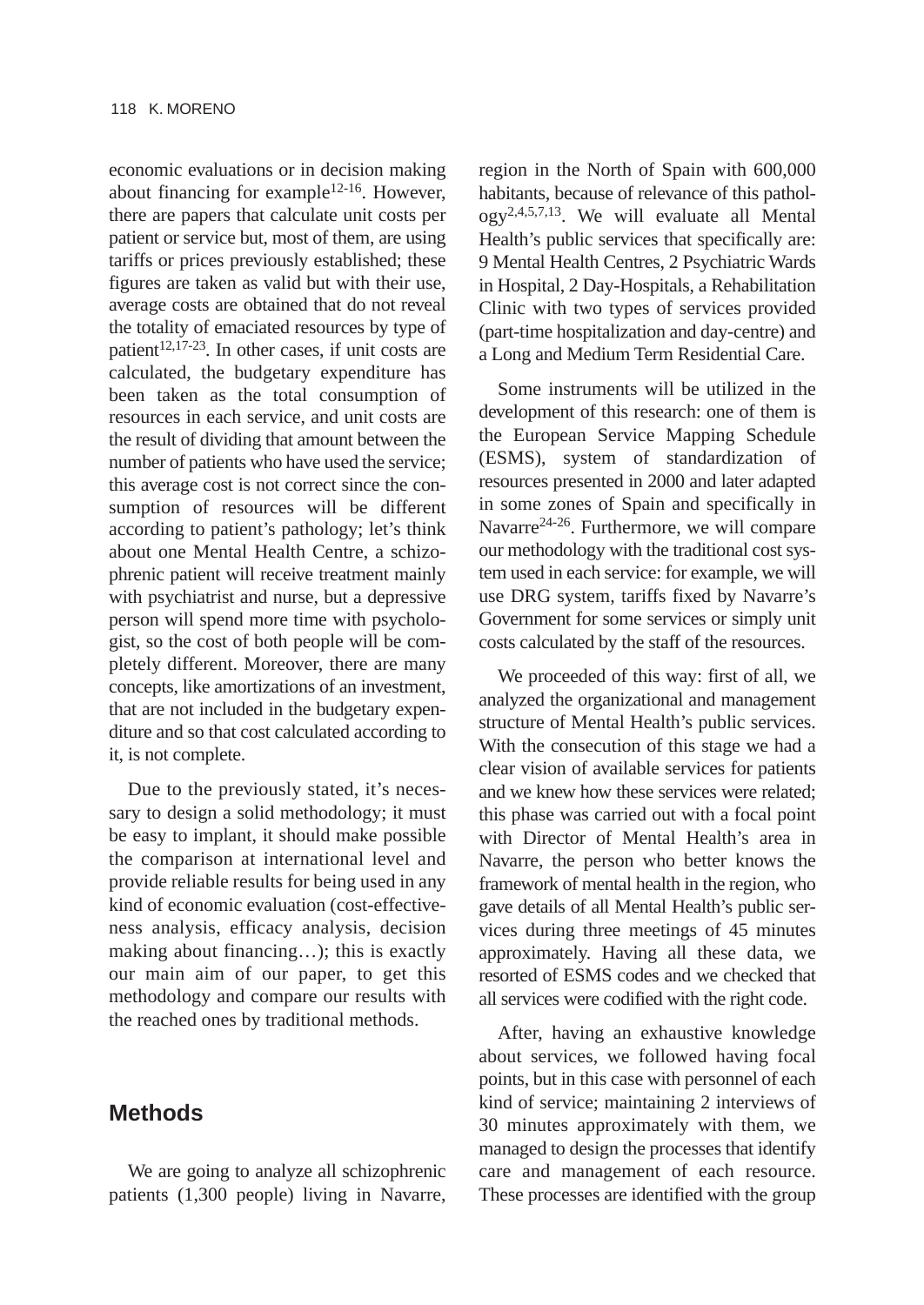of activities that cause expenses and represent a care's protocol of the service; in this way, we have developed a care's model for patients through the design of processes and the list of activities that compose them. For validating these models for each service, we formed a focal group, one per service with the directors, and 2 meetings were of one hour long. Finally we reached a consensus about these care's models.

Once we have this map of activities designed for each service, the next step consisted of allocation of resources to each process for being able to calculate unit costs. This task was not complicated because we had at our disposal all necessary information; we calculated unit costs per process and after, with this data, we easily obtained cost per patient by means of the aggregation of cost of processes that each patient had needed.

With all this data, we proceeded to design a spreadsheet for each service that can be updated next years without any complication.

# **Results**

This methodology was implemented in all Mental Health's public services in Navarre; we have obtained very good results and unit costs per patient were calculated for all services in 2005 and were compared with the ones reached by traditional methodologies obtaining important differences. As one example of these outcomes, we display results for a specific service; we have chosen the Psychiatric Ward in Hospital because we can show differences in costs between our results and D.R.G. methodology that it's commonly accepted and used $17,27,28$ . This resource is codified with R2, code of European Service Mapping Schedule (ESMS); in Figure 1, we show the organizational and management structure of Mental Health's public services. As we can observe, this service is taking care of patients coming from Mental Health Centres (80%), Day-Hospitals (5%) or Emergency Department (15%) and people discharged from it will go to Mental Health Centres, Day-Hospitals or Rehabilitation Clinic.



Figure 1. Map of Mental Health's Public Services in Navarre with links between them and ESMS codes.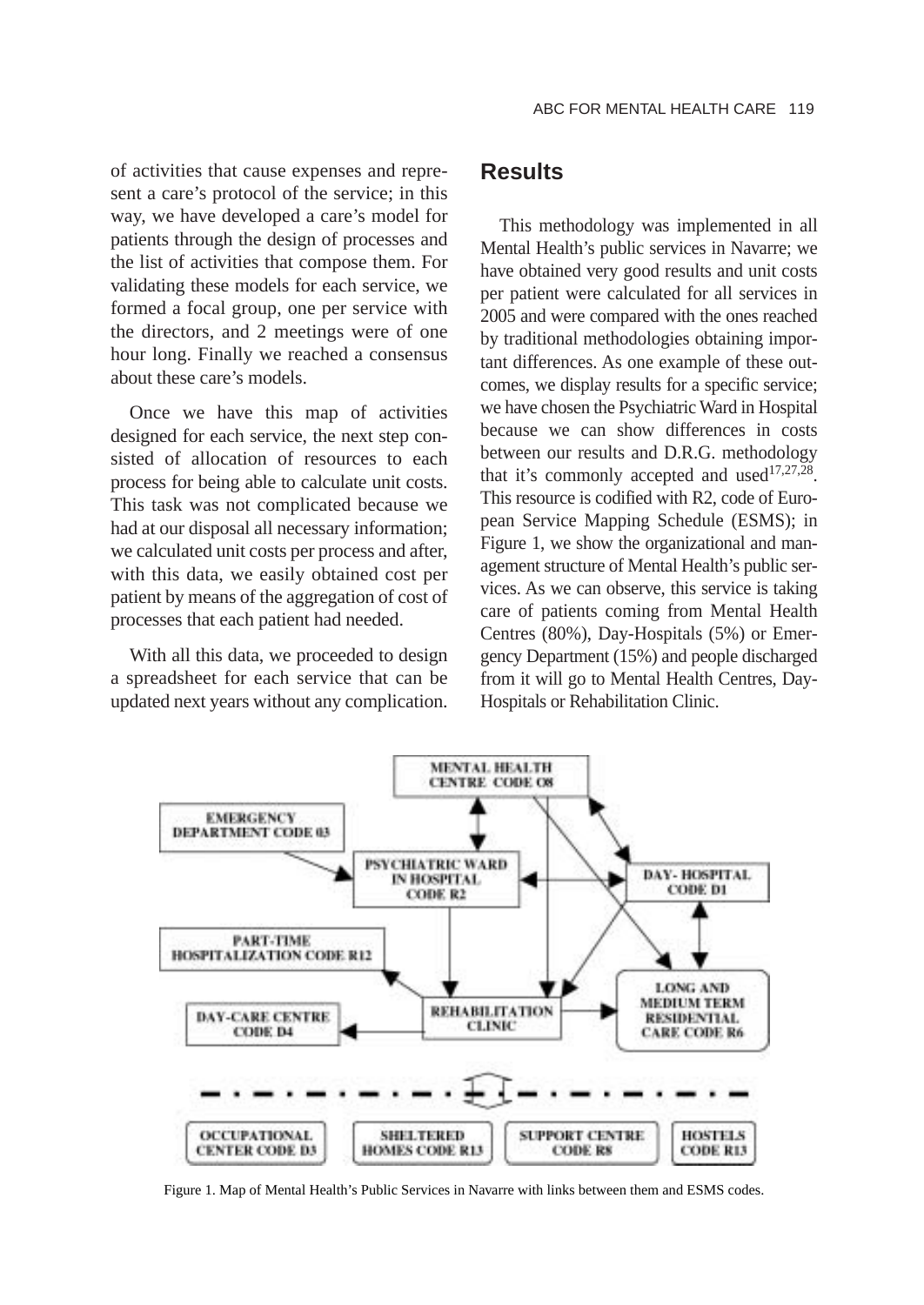#### 120 K. MORENO

The design of care's processes to patient in this service can be watched on Figure 2 according to the protocol of care to patient just as the focal group set. The description

of the activities that compose each process and the allocation of resources implied in each one are displayed on Table I.



Figure 2. Design of care's processes to patient in Psychiatric Ward in Hospital in Navarre for schizophrenic patients.

#### Table I

Description of care's processes to schizophrenic patients in Psychiatric Ward in Hospital and allocation of necessary resources to carry out them.

| Processes                   | Description                                                                             | Personnel                               | Length     |
|-----------------------------|-----------------------------------------------------------------------------------------|-----------------------------------------|------------|
| Admission in the service.   | Patient's data registry.                                                                | Administrative Official                 | 10 minutes |
| Previous consultation.      | Evaluation consultation for diagnose<br>and decide the treatment.                       | Psychiatrist.                           | 1 hour     |
| Stay in the unit.           |                                                                                         |                                         |            |
| Blood general test.         | Blood general test for detecting if there is<br>abuse substance or something like that. | Nurse, laboratory<br>personnel.         |            |
| Interview with relatives.   | Interview with relatives.                                                               | Social worker.                          | 45 minutes |
| Patient daily consultation. | Revision daily consultation for<br>evaluating the patient's state.                      | Psychiatrist.                           | 30 minutes |
| Feeding.                    | Catering given to the patients.                                                         |                                         |            |
| Medicine treatment.         | Specific unidose consumed<br>by each patient.                                           |                                         |            |
| Daily care.                 | Daily care given to patients<br>by morning shift.                                       | 3 nurses, 6 clinic assistants.          | 7 hours    |
|                             | Daily care given to patients<br>by afternoon shift.                                     | 4 nurses, 7 clinic assistants.          | 7 hours    |
|                             | Daily care given to patients<br>by night shift.                                         | Nurse, 2 clinic assistants.             | 10 hours   |
| Checkup consultation.       | Checkup consultation after patient<br>is discharged.                                    | Mental Health Centre's<br>psychiatrist. | 30 minutes |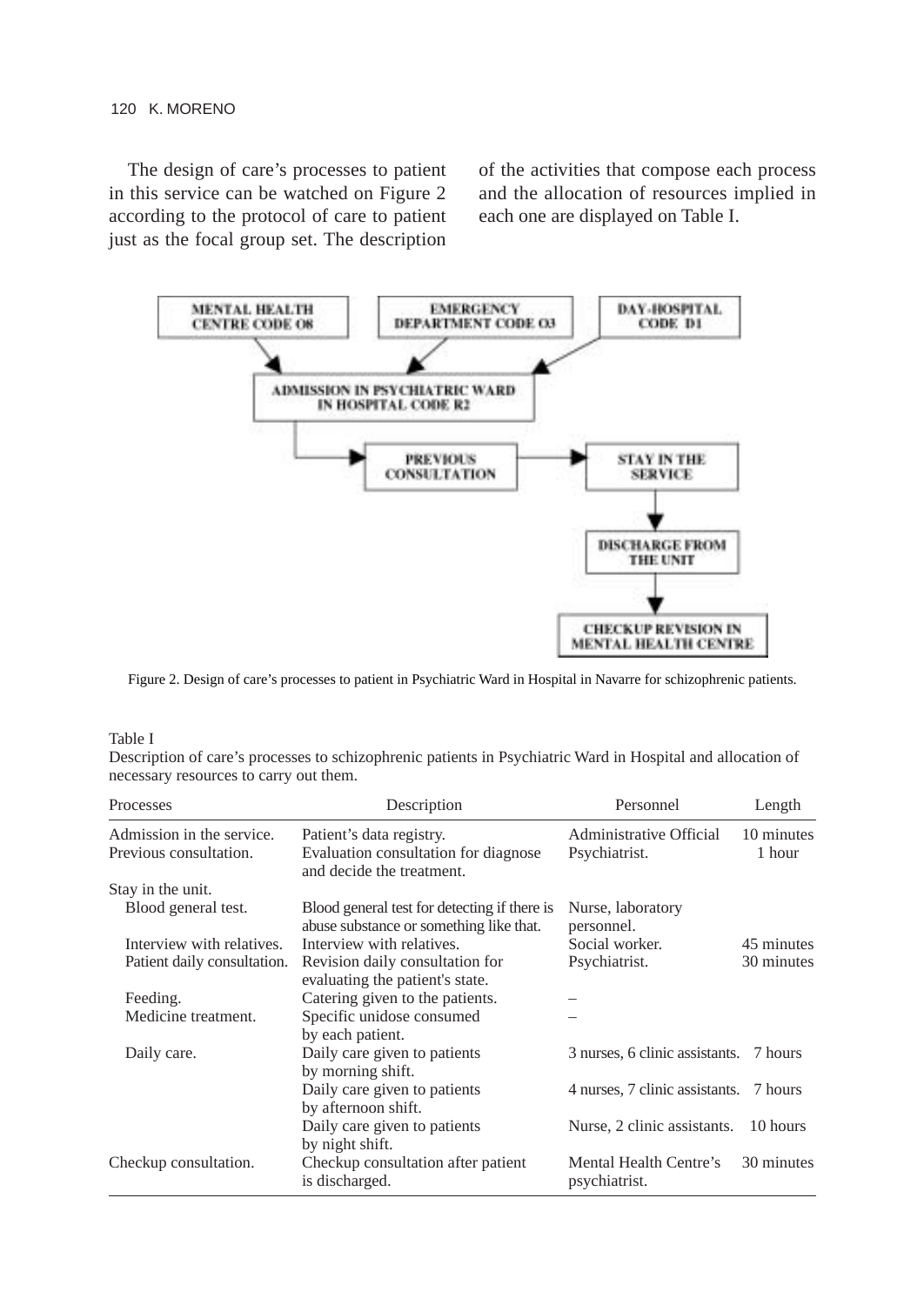The differences between ABC cost and DRG cost, group 430, is quite considerable just as Table II shows. We have considered a patient who stayed 17 days in this service in 2005.

Table II

Unit cost per process and per schizophrenic patient in Psychiatric Ward in Hospital and cost of DRG 430.

| Processes                             | Unit costs $(\epsilon)$ 2005 |  |
|---------------------------------------|------------------------------|--|
| Admission in service                  |                              |  |
| Previous consultation                 | 40                           |  |
| Stay                                  |                              |  |
| Blood general test                    | 20                           |  |
| Interview with relatives              | 35                           |  |
| Patient's consultation                | 330                          |  |
| Feeding                               | 95                           |  |
| Medicine treatment                    | 180                          |  |
| Daily care                            | 2,100                        |  |
| Revision consultation                 | 20                           |  |
| Common costs (laundry, sterilisation) | 205                          |  |
| Total cost                            | $3,025 \in$                  |  |
| DRG 430 Cost                          | 5,105 €                      |  |

## **Discussion**

Faced with the necessity of an improved methodology to calculate unit costs in mental health care, we have implemented ABC system obtaining results very different from the ones reached by traditional methods; in this way we have obtained cost per care's process since this alternative was already suggested as the best option but it had never been carried out<sup>27,28</sup>.

ABC system presents many advantages against traditional ones. With our methodology we have got a better knowledge about cost components just as Table II shows. As processes' cost is detailed, we can know which of them supposes a bigger consumption of resources; however, with traditional methodologies we are not able to have at our disposal this information.

A second advantage of ABC methodology is that unit cost contains all necessary resources; let's remember that traditional methodologies are based on budgetary expenditure that is not complete because some concepts like amortizations are not included.

Moreover, this methodology makes possible cost calculation according to different temporal horizons; that is, we can calculate unit cost in a specific service per day, per month, per year or per stay; for example, in Table II we have calculated the cost for a stay of 17 days long, but if our patient had stayed 25 days the cost would be different and its calculation is very easy; this possibility is impossible with traditional systems as DRG in this case only gives one figure for all patients included in 430 group. This problem with DRG methodology has been already stated for many health's areas and Psychiatry is not an exception<sup>27</sup>.

As well, it's worth mentioning that ABC methodology is not only an instrument to get unit costs of care based in process. This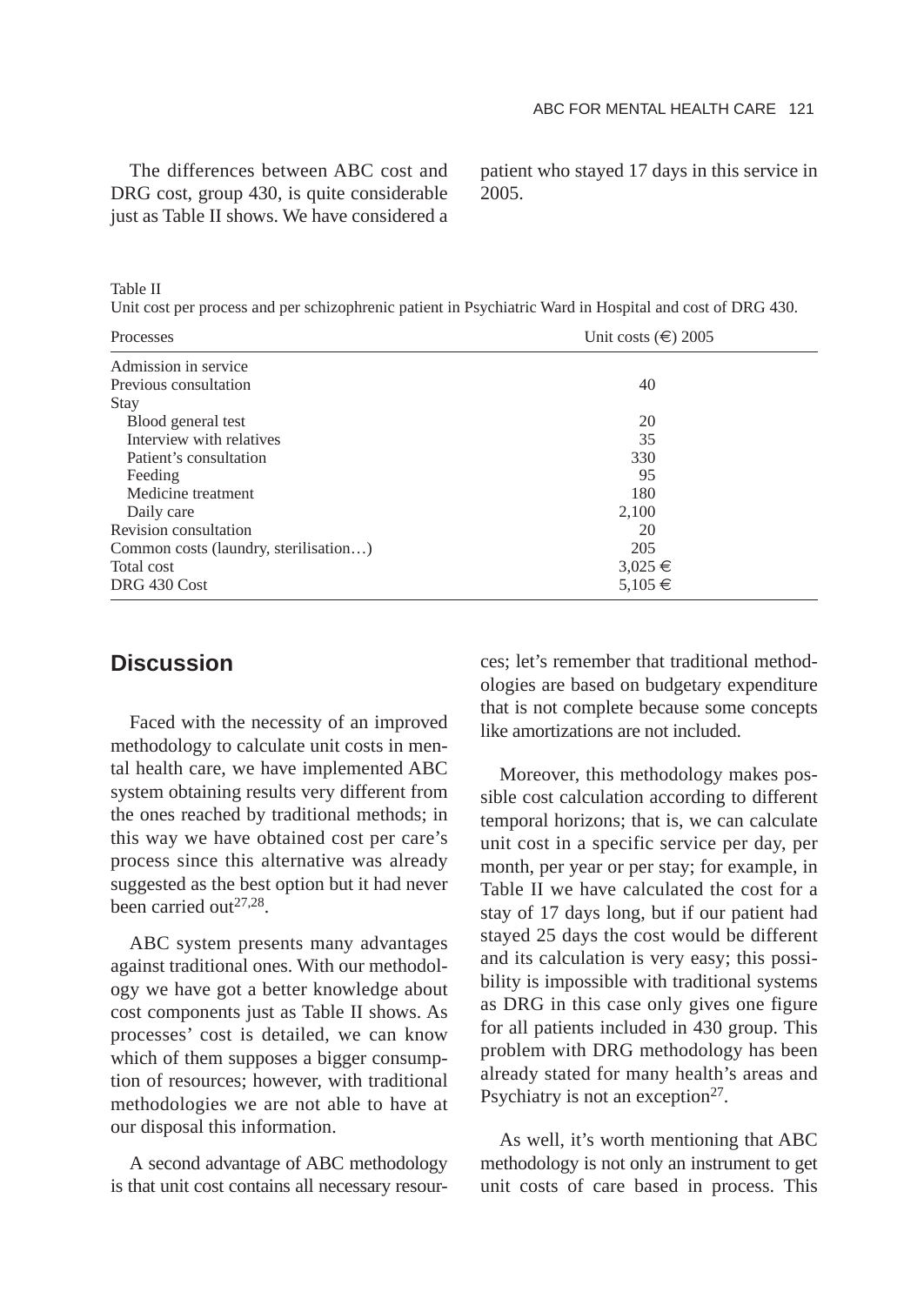method links cost calculation with the activities that characterize each process; for this reason, this system becomes a management tool very familiar and of easy understanding for service's personnel and directors since the list of activities of each process is an accurate reflection of work in each service. In this way, we can contrast the protocol of care's processes between areas from a medical point of view and perhaps improve care's patient.

In addition, we can affirm that if our cost is more analytic and reliable, many type of researches (cost-effectiveness analysis, efficacy analysis, comparisons between areas or any kind of economic evaluation) will improve their results; their conclusions will be more coherent than works made according to traditional costs.

Finally, one of the most important advantages of ABC methodology is based on the improvement of decision making about services' financing, provision of new services, reorganization of services... If we have at our disposal a better knowledge about cost components, unit cost per process, patient (differentiating for pathologies) and service as a whole, we are able to make a better decision than if we only know the traditional cost.

In spite of these properties, this methodology shows an important limitation that lies on the data compilation. If services' personnel and directors don't collaborate and don't help us to design and describe care's processes and allocate resources on them, this methodology can not be implemented. Without this closed collaboration, key element as it has been stated in previous papers<sup>29</sup>, this system does not work. But as we have demonstrated, multidisciplinary work increases possibilities of success in the obtaining of trustworthy results.

Another limitation of this study is that we have only implemented ABC methodology

in a region; it should be very interesting if we carried out the same work in another area for validating the use of ABC methodology in mental health care.

# **Acknowledgements**

This paper belongs to a research project funded by *Fondo de Investigación Sanitaria* (FIS), PI040077, and also to RIRAG, research network funded by the same Funding Body.

# **References**

1. Becker T, Kilian R. Psychiatric services for people with severe mental illness across Western Europe: what can be generalized from current knowledge about differences in provision, costs and outcomes of mental health care? Acta Psychiat Scand 2006; 113(Suppl.429): 9-16.

2. Grover S, Avasthi A, Chakrabarti S et al. Cost of care of schizophrenia: a study of Indian out-patient attendees. Acta Psychiat Scand 2005; 112(1): 54-63.

3. Urdahl H, Knapp M, Edgell ET et al. Unit costs in international economic evaluations: resource costing of the Schizophrenia Outpatient Health Outcomes Study. Acta Psychiat Scand 2003; 107(Suppl.416): 41-47.

4. Knapp M, Chisholm D, Leese M et al. Comparing patterns and costs of schizophrenia care in five European countries: the EPSILON study. Acta Psychiat Scand 2002; 105(1): 42-54.

5. Salize HJ. Costs of schizophrenia-what we know (not)? Psychiat Prax 2001; 28(Suppl.1): S21-S28.

6. Saldivia S. Estimación de costes de la esquizofrenia asociado al uso de servicios. Thesis. Granada: 2000.

7. Agustench C, Cabasés JM and PSICOST Group. Análisis y costes de utilización de servicios de la esquizofrenia en Navarra durante los tres primeros años de la enfermedad. An Sist Sanit Navarra 2001; 23 (Suppl. 1): S83-S94.

8. Becker T, Knapp M, Knudsen HC et al. The EPSILON study of schizophrenia in five European countries. Design and methodology for standardising outcome measures and